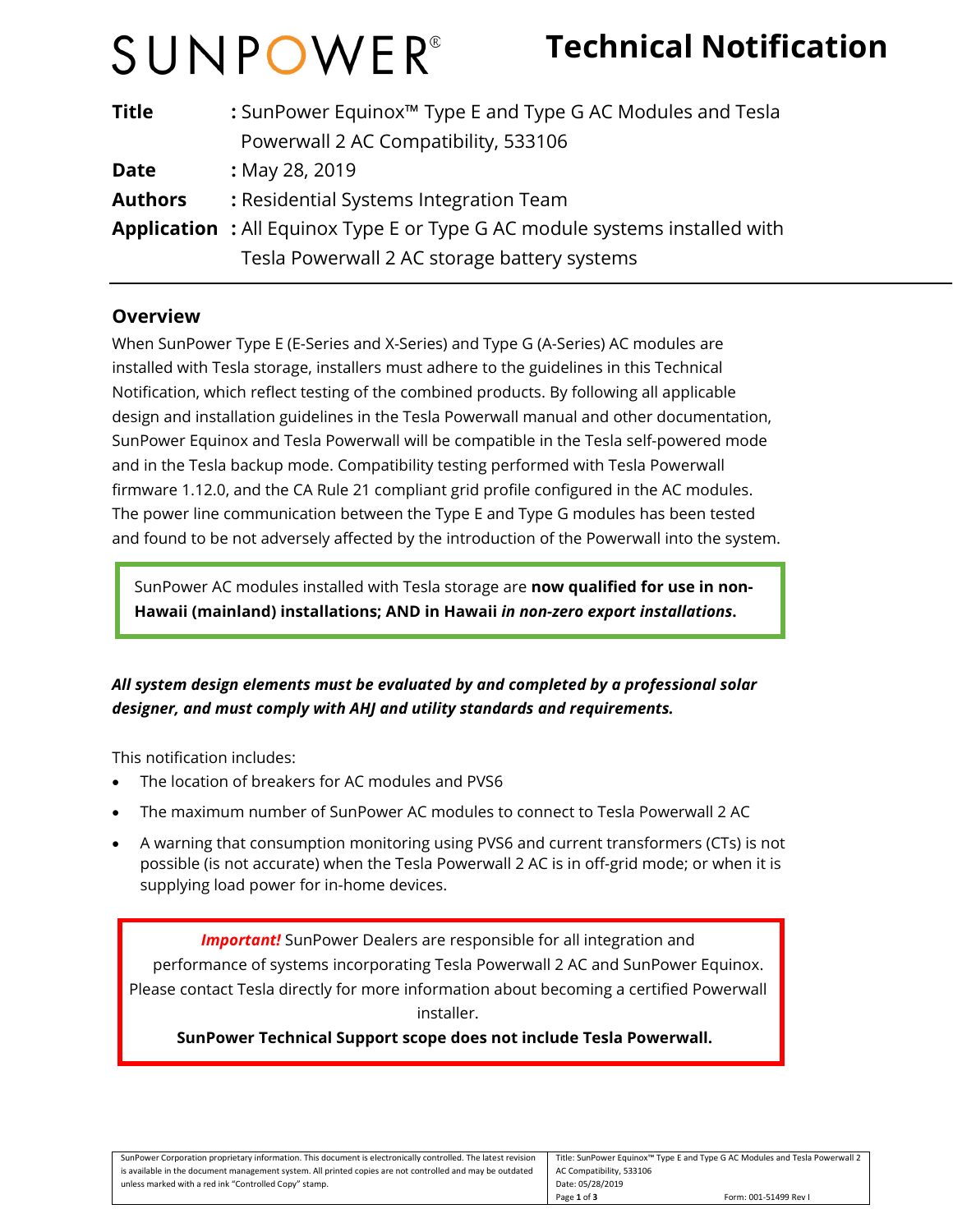# SUNPOWER®

### **Technical Notification**

#### **AC Module and PVS6 Breakers Located Downstream of Powerwall**

Follow best practices by always landing the PVS6 circuit breaker in the same panel as the Equinox AC module circuit breakers. This will ensure robust communication between the AC modules and the PVS6. The electrical panel housing these breakers will always be downstream (on the load side) of the Tesla Backup Gateway:



Example showing the correct breaker location. Refer to Tesla documentation for Powerwall design examples and single-line diagrams.

#### **Maximum Number of SunPower AC Modules**

The Tesla Powerwall includes a bidirectional inverter with a maximum charge and discharge rating of 5 kW. When selecting the total number of Type E and Type G AC modules to charge the Powerwall, SunPower recommends that the AC power rating never exceed 5 kW AC. While Tesla specifies a maximum AC power rating of 7.6 kW AC per Powerwall, SunPower recommends not exceeding 5 kW AC in order to charge the battery during a utility outage.

| <b>Tesla Powerwall</b><br>maximum continuous<br>power (charging) | <b>Recommended Maximum Number</b><br>of AC Modules / Array Rating | <b>Compatible</b><br><b>SunPower AC Modules</b> |
|------------------------------------------------------------------|-------------------------------------------------------------------|-------------------------------------------------|
| 5 kW                                                             | <b>15</b> / 4.8 kW AC                                             | Type E<br>(e.g. SPR-X22-370-E-AC)               |
|                                                                  | <b>14</b> / 4.9 kW AC                                             | Type G<br>(e.g. SPR-A425- <b>G</b> -AC)         |

| SunPower Corporation proprietary information. This document is electronically controlled. The latest revision | Title: SunPower Equinox <sup>™</sup> Type E and Type G AC Modules and Tesla Powerwall 2 |
|---------------------------------------------------------------------------------------------------------------|-----------------------------------------------------------------------------------------|
| is available in the document management system. All printed copies are not controlled and may be outdated     | AC Compatibility, 533106                                                                |
| unless marked with a red ink "Controlled Copy" stamp.                                                         | Date: 05/28/2019                                                                        |
|                                                                                                               | Page 2 of 3<br>Form: 001-51499 Rev I                                                    |